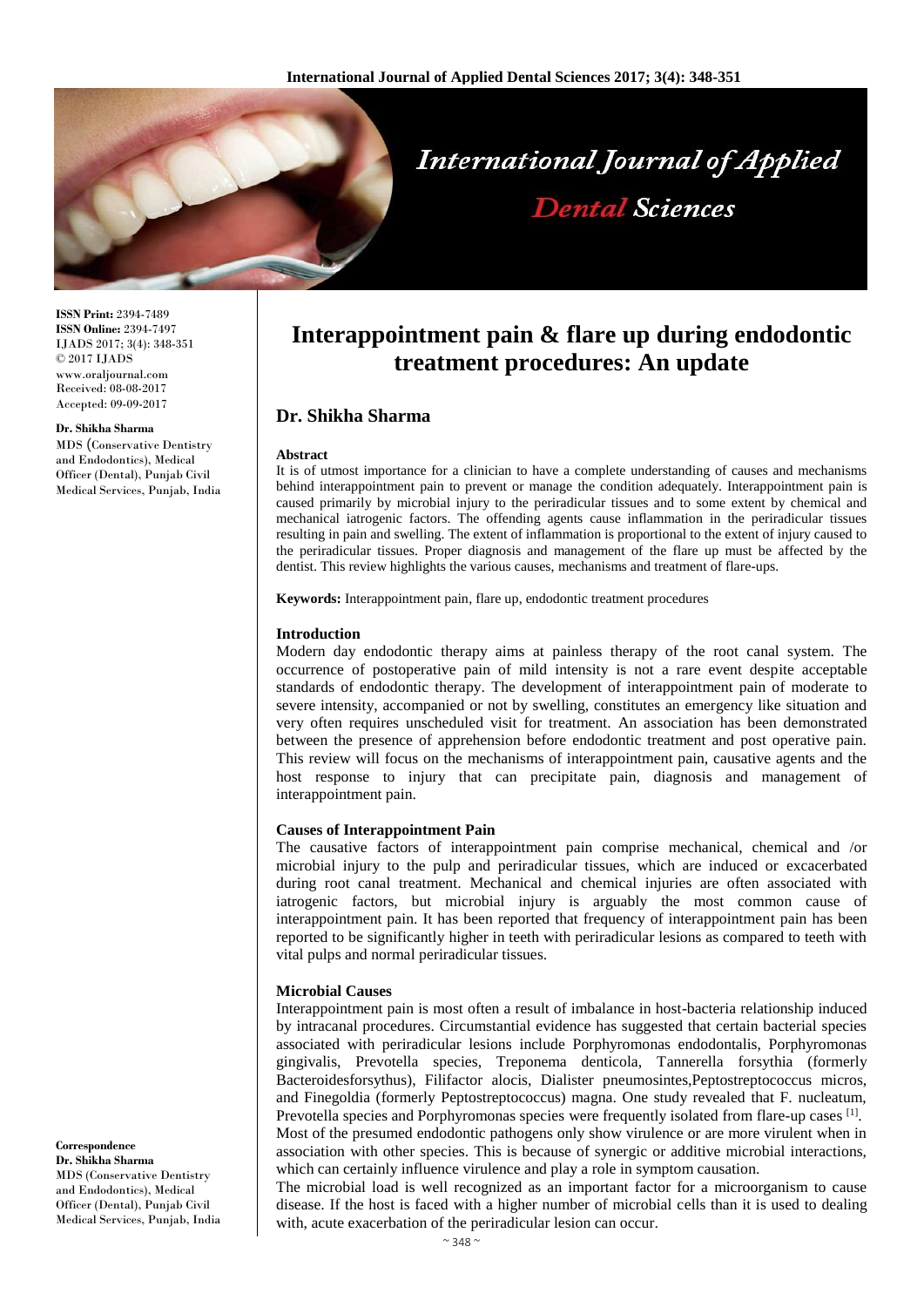A virulent clone of a given pathogenic species does not always express its virulence factors throughout its lifetime. If the root canal environmental conditions are in some way altered by intracanal procedures and as a result become conducive to the expression of virulence genes, microbial virulence can be enhanced and inter appointment pain can ensue.

The host resistance to infection is a factor of unquestionable importance dictating whether a disease will develop or not. Herpesviruses have the ability to interfere with the host immune response, which may trigger overgrowth of pathogenic bacteria and/or diminish the host resistance to infection  $[2, 3]$ . The possibility exists that active herpesvirus infections in periradicular lesions may initiate or contribute to flare-ups<sup>[4]</sup>.

Some situations during the endodontic treatment can facilitate microorganisms to cause interappointment pain. These include apical extrusion of debris; incomplete instrumentation leading to changes in the endodontic microbiota or in environmental conditions; and secondary intraradicular infections.

## **(a) Apical extrusion of debris**

In asymptomatic periradicular lesions associated with infected teeth, there is a balance between microbial aggression from the infecting endodontic microbiota and the host defenses at the periradicular tissues. If during chemomechanical preparation microorganisms are extruded into the periradicular tissues, the host will face a situation in which it is now challenged by a larger number of irritants than it was before. Consequently, there will be a transient disruption in the balance between aggression and defense, in such a way that an acute inflammatory response is mounted to reestablish equilibrium.

The risks of interappointment pain during the treatment of infected cases can be even higher in the event of overinstrumentation. The incidence of postoperative pain in re-treatment cases with periradicular lesions has been demonstrated to be significantly high. Solvents used during filling removal are also cytotoxic and may contribute to exacerbation of the periradicular inflammation [5].

The quantitative factor comprises the number of microbial cells extruded (microbial load), while the qualitative factor encompasses the virulence of the extruded microorganisms.

Crown-down techniques, irrespective of whether hand or engine-driven instruments are used, usually extrude less debris and should be elected for the instrumentation of infected root canals. Therefore, the quantitative factor is more likely to be under control of the practitioner. On the other hand, the qualitative factor is more difficult to be controlled. If virulent clonal types of pathogenic bacterial species are present in the root canal system and are propelled to the periradicular tissues during instrumentation, even a small amount of infected debris will have the potential to cause or exacerbate periradicular inflammation.

### **(b) Incomplete instrumentation**

Incomplete chemomechanical preparation can disrupt the balance within the microbial community by eliminating some inhibitory species and leaving behind other previously inhibited species, which can then overgrow. If overgrown strains are virulent and/or reach sufficient numbers, damage to the periradicular tissues can be intensified and then result in lesion exacerbation.

### **(c) Secondary intraradicular infections**

Introduction of new microorganisms into the root canal system can occur due to several ways, the most common being a breach of the aseptic chain during treatment [6].

### **Non Microbial Causes**

Non-microbial causes are represented by chemical or physical factors that can inflict damage to the periradicular tissues and thereby can be responsible for the development of interappointment pain. Indeed, non-microbial causes are usually associated with iatrogenic events. Examples of mechanical irritation causing periradicular inflammation include instrumentation (mainly overinstrumentation), and overextended filling materials. In cases of overinstrumentation, the larger the instrument, the larger the damage to the periradicular tissues. Consequently, the intensity of the inflammatory reaction will be high and so will the risk for postoperative pain to develop. Overextended filling materials mechanically compress the periradicular tissues and may induce pain. Examples of chemical irritation include apical extrusion of irrigants or intracanal medications.

## **Inflammatory Events Leading To Interappointment Pain**

Bacteria that suddenly gain access to the periradicular tissues are faced with two immediate lines of defense, represented by the complement system and by phagocytes (neutrophils and macrophages) present in the chronically inflamed tissue. Bacteria may be recognized directly and engulfed by neutrophils and macrophages with receptors for common bacterial components. The encounter of the bacteria with these host defense mechanisms triggers the production and release of chemical mediators of inflammation, which will induce vascular changes in the microcirculation and recruit new phagocytic cells to the site. In response to bacterial challenge, phagocytes can release a variety of mediators, such as cytokines (IL-1, IL-6, IL-8, IL-12, TNF-a), prostaglandins, oxygen derived radicals, leukotrienes (particularly LTB4), and platelet-activating factor (PAF). In addition to these products of phagocytes, the activation of the complement system by any of the three pathways generates mediators such as C5a and C3a, both of which can activate mast cells, causing them to release histamine. Histamine causes dilation of arterioles and increases permeability of venules. C5a is a powerful chemotactic agent for neutrophils and monocytes. The combined local effects of these mediators result in exacerbation of the inflammatory response, which usually starts immediately after increase in bacterial aggression and may take some hours before signs and symptoms become evident.

Together with the increased hydrostatic pressure secondary to vasodilation, the increase in the vascular permeability leads to a marked out- flow of fluid and its accumulation in the extravascular space. The inflammatory exudate leaving the vessels and accumulating in tissues will elevate the tissue hydrostatic pressure, which results in swelling and pain. When neutrophils and macrophages are strongly activated or challenged, tissue damage can also ensue, as oxygen radicals and lysosomal enzymes are not able to distinguish between host tissues and bacteria. The extreme form of tissue injury by neutrophils responding to bacteria is abscess formation.

A study found a highly significant association between the presence of allergies to various substances (atopy) and frequency of interappointment pain.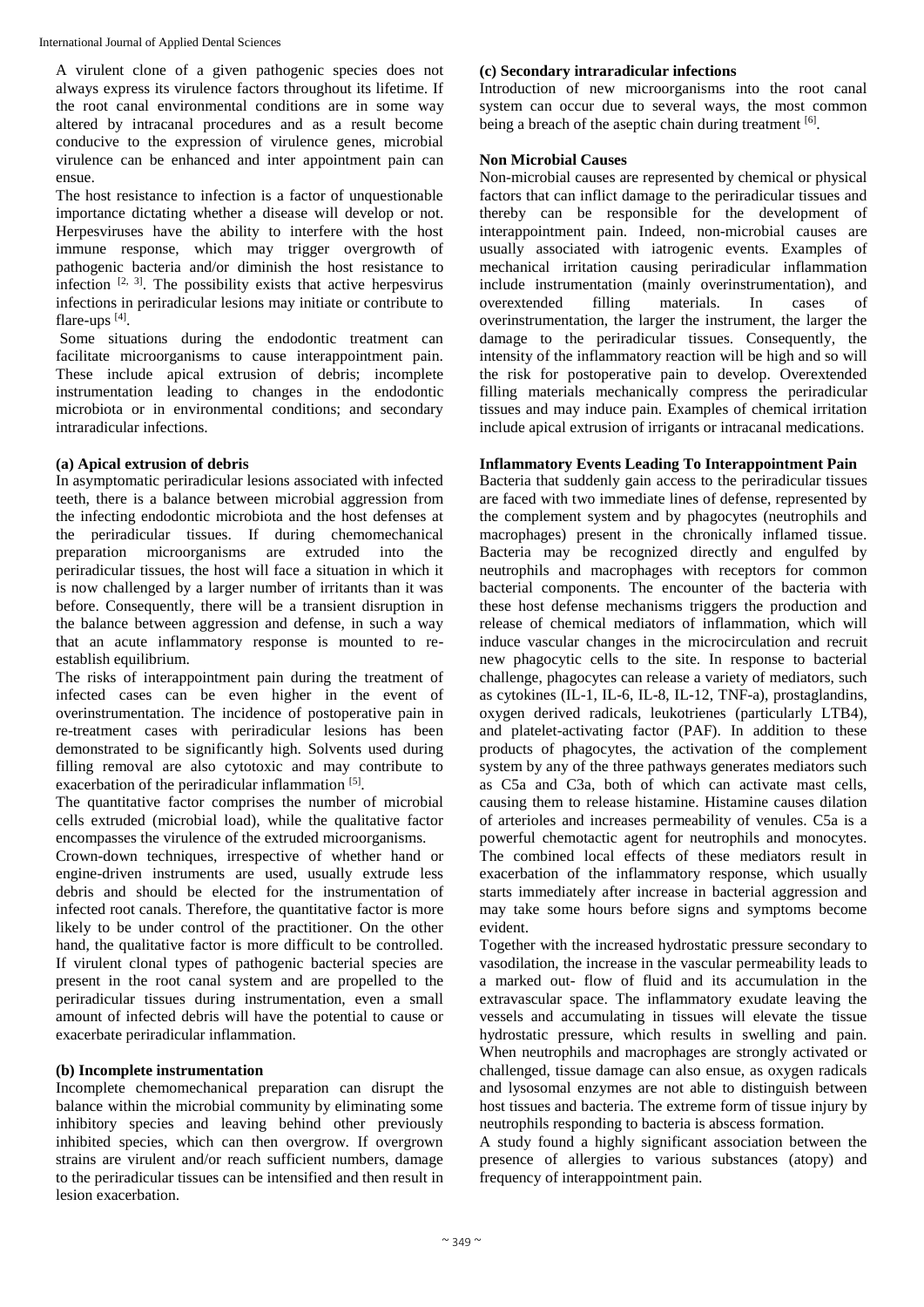### **Treatment of Interappointment Pain**

Hargreaves and Seltzer<sup>[7]</sup> described an integrated approach for the management and control of odontogenic pain. This has been termed the '3D' approach for pain control: Diagnosis, Definitive treatment, and Drugs.

# **Diagnosis**

First of all, rule out the conditions that mimic endodontic pain, an unrelated sinus, TMJ –related conditions, post injection sequelae or another offending tooth. Gather information regarding when the posttreatment symptoms began, are they intermittent or continuous, are they mild, moderate or severe, is there an associated swelling and does anything exacerbate or alleviate the symptoms.

A thorough clinical examination should then be performed. The following conditions should be properly noted: areas of swelling, discoloration, ulcerations, exudation, defective and/or lost restorations, cracked or fractured teeth and apparent changes in occlusal relationships. Clinical testing should include percussion (both in axial and right-angle direction), apical palpation, bite-stick challenge, thermal stimulation (cold and hot if indicated) and periodontal probing, additional radiographs.

# **Definitive Treatment**

Once the diagnosis has been confirmed that in fact it is the recently treated tooth that is responsible for the post-treatment symptoms, definitive effective treatment must be rendered.

### **Re-Instrumentation**

The involved tooth or area should be properly anesthetized prior to any treatment. The access cavity should then be opened and additional anatomy looked for that might have been missed on the initial visit. Enhanced magnification and illumination are beneficial in this regard. Working lengths should be reconfirmed, patency to the apical foramen obtained and a thorough debridement with copious irrigation performed. Remaining tissue, microorganisms and toxic products or their extrusion are arguably the major elements responsible for the posttreatment symptoms. Occasionally, a suppurative exudation may be established through the root canal system. Drainage will allow for the exudative components to be released from the periradicular tissues thus reducing localized tissue pressure. Closed dressing is to be performed thereafter. Leaving the tooth open for drainage allows for re-infection of the canal and therefore not recommended.

### **Incision and Drainage**

If the abscess occurs after the obturation of the root canal system, incision of the fluctuant tissue is perhaps the only reasonable emergency treatment, provided the root canal filling is adequate. In cases of poorly filled canals; and in addition to incision, the filling material should be removed in order to allow for additional pus drainage through the root canal space.

### **Intracanal Medicaments**

Rogers *et al.* [8] demonstrated that both dexamethasone and ketorolac when placed in the root canals of vital teeth after pulpectomy procedures showed statistically significant pain relief at the 12-h time period as compared to the placebo group. No adverse reactions were found following their placement within the root canal system.

### **Occlusal Reduction**

Rosenberg *et al.* <sup>[9]</sup> demonstrated that in teeth with pain upon biting, occlusal reduction was effective in reducing postoperative pain. Sensitivity to biting and chewing is perhaps due to increased levels of inflammatory mediators that stimulate periradicular nociceptors. Occlusal reduction may therefore alleviate the continued mechanical stimulation of the sensitized nociceptors.

### **Drugs**

### **(a) Antibiotics**

In a review on the use of systemic antibiotics for the control of post-treatment endodontic pain, Fouad [10] concluded that their use is without justification. Current advances in our understanding of the biology of the infectious and inflammatory process, along with the known risks associated with antibiotics, such as the emergence of multiresistant bacterial strains, strongly indicate that the clinician should seriously re-evaluate their prescribing habits.

### **(b) Non-narcotic analgesics**

Non-narcotic analgesics, NSAIDs and acetaminophen have effectively been used to treat the endodontic pain patient. The NSAIDs have been shown to be very effective for managing pulpal and periradicular pain. In patients with known sensitivity to NSAIDs or aspirin, and who have gastrointestinal ulcerations or hypertension due to renal effects of NSAID's, acetominophen should be considered for post-treatment pain. The results of several double blind placebo-controlled trials in endodontic pain patients indicated that 400 mg ibuprofen, 50 mg ketoprofen, 100 mg flurbiprofen and 30–60 mg ketorolac all produce significant analgesia as compared to placebo.

Pretreatment with NSAIDs for irreversible pulpitis should have the effect of reducing pulpal and periradicular levels of the inflammatory mediator PGE2.

The parenteral NSAID ketorolac tromethamine, when injected intraorally or intramuscularly, produced significant analgesia in patients with severe odontogenic pain prior to treatment. The combination of a NSAID and acetominophen taken

together show additive analgesia for treating dental pain [11].

### **(c) Opioid analgesics**

For pain that is not controlled by NSAIDs and acetominophen, narcotic analgesics are required. These may be given in combination with NSAIDs for additive effects. All opioids provide same degree of pain relief provided that they are prescribed at equipotent doses. Pentazocine is an attractive choice for patients having a prior history of opioid abuse as it does not provide significant euphoric effects mediated by conventional mu agonists. Tramadol has proven efficacy in the management of chronic pain. However, its benefit in acute pain management is not as well defined. It should be used with caution in patients with a history of seizure disorder.

Ideally one should maintain regular nonopioid dosing schedule and add an opioid as needed for 'breakthrough' pain [12] .

### **(d) COX-2 Inhibitors**

Rofecoxib has the advantage of good analgesic efficacy with single day dosing enhancing compliance and minimizing GI side effects. But these must be prescribed with caution in patients on anti-hypertensives, warfarin, pregnancy, patients under the age of 18 years.